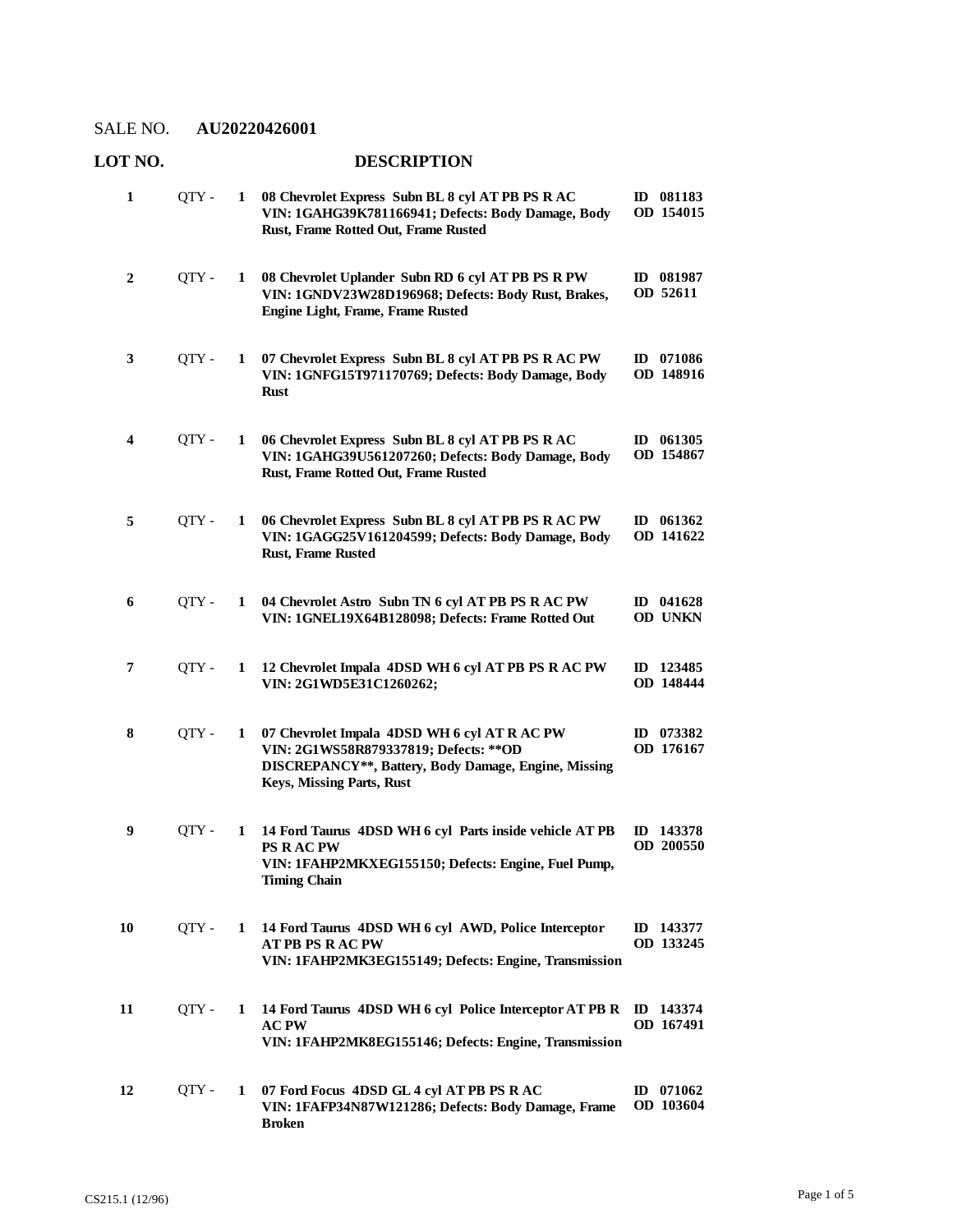| LOT NO. |       |              |                                                                                                                                                                                        |              |                              |
|---------|-------|--------------|----------------------------------------------------------------------------------------------------------------------------------------------------------------------------------------|--------------|------------------------------|
| 13      | QTY - | $\mathbf{1}$ | 07 Ford Focus 4DSD GL 4 cyl AT PB PS R AC<br>VIN: 1FAFP34N67W121285; Defects: Frame Rotted Out                                                                                         |              | ID 071061<br>OD 101964       |
| 14      | QTY - | 1            | 01 GMC G3500 Van GR 8 cyl AT PB PS R<br>VIN: 1GDHG35R011195628; Defects: Body Rust, Frame<br><b>Rusted</b>                                                                             |              | ID 015497<br><b>OD 88680</b> |
| 15      | QTY-  | $\mathbf{1}$ | 89 International S1954 Tanker GR 6 cyl Diesel PB PS<br>VIN: 1HTLDZ3R6KH606099; Defects: FOR PARTS<br>VALUE ONLY, Frame Rusted, Hole Cut in Engine Block,<br><b>MV907A TO BE GIVEN</b>  |              | ID 875013<br>OD 123052       |
| 16      | QTY - | $\mathbf{1}$ | 02 GEM E825 Lsv GY Electric<br>VIN: 5ASAG47482F025255; Defects: ** OPEN RECALL **,<br><b>Missing Parts</b>                                                                             |              | <b>ID</b> 13032LU<br>OD 9870 |
| 17      | QTY - | 1            | 02 GEM E825 Lsv GY Electric<br>VIN: 5ASAG47412F025257; Defects: ** OPEN RECALL **,<br><b>Missing Parts</b>                                                                             |              | <b>ID</b> 13033LU<br>OD 6676 |
| 18      | OTY - | 1            | 02 GEM E825 Lsv BL Electric<br>VIN: 5ASAG27452F025550; Defects: Missing Parts                                                                                                          |              | <b>ID 13034LU</b><br>OD 749  |
| 19      | OTY - | 1            | 02 GEM E825 Lsv BL Electric<br>VIN: 5ASAG274X2F029623; Defects: Missing Parts                                                                                                          |              | <b>ID</b> 13129LU<br>OD 464  |
| 20      | OTY - | 1            | 02 GEM E825 Lsv BL Electric<br>VIN: 5ASAG27452F025251; Defects: Engine, Missing Parts                                                                                                  |              | ID 13029LU<br>OD 928         |
| 21      | QTY - | 1            | 02 GEM E825 Lsv BL Electric<br>VIN: 5ASAG27432F025250; Defects: Engine, Missing Parts                                                                                                  |              | <b>ID</b> 13028LU<br>OD 5570 |
| 22      | OTY - | 1            | 91 International S2574 Dump GR 6 cyl Diesel AT PB PS<br>VIN: 1HTGEGBR9MH299809; Defects: FOR PARTS<br>VALUE ONLY, Frame Broken, Hole Cut in Engine Block,<br><b>MV907A TO BE GIVEN</b> |              | ID 914003<br>OD 195186       |
| 23      | QTY - | 1            | 95 Chevrolet GC2 Pickup BL 8 cyl AT PB PS R<br>VIN: 1GCGC24K0SE236764; Defects: Body Damage, Body<br>Rust, Frame Rotted Out, Frame Rusted                                              |              | ID 955583<br>OD 91439        |
| 24      | QTY - | 1            | 08 Chevrolet Silverado Pickup BL 8 cyl AT PB PS R AC PW<br>VIN: 2GCEK190981230502; Defects: ** OPEN RECALL **,<br>Body Damage, Body Rust, Frame Rotted Out, Frame Rusted               | $\mathbf{D}$ | 084091<br>OD 180831          |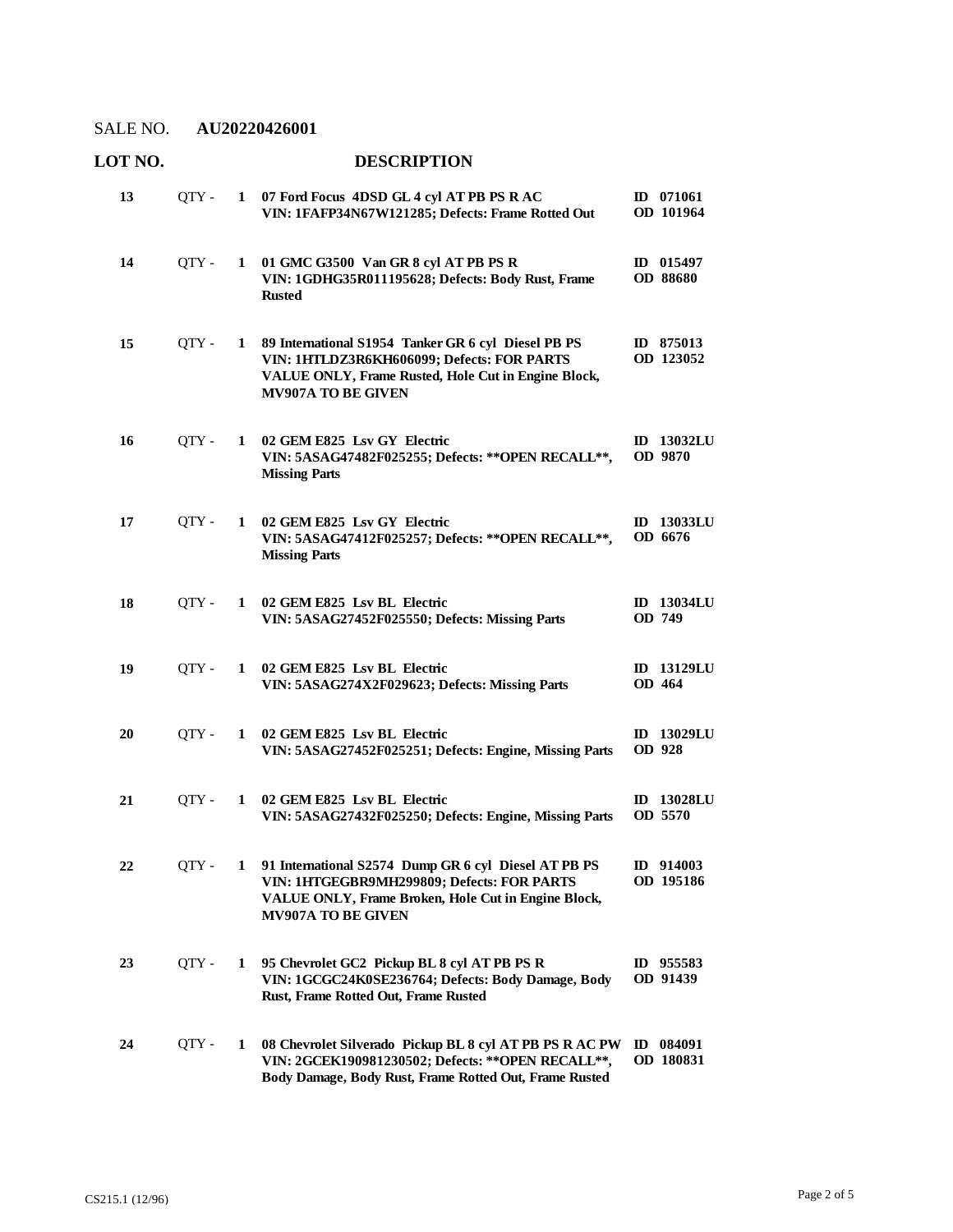| LOT NO. |       |   | <b>DESCRIPTION</b>                                                                                                                                     |                               |  |  |  |
|---------|-------|---|--------------------------------------------------------------------------------------------------------------------------------------------------------|-------------------------------|--|--|--|
| 25      | QTY - | 1 | 08 Chevrolet C1500 Pickup GR 8 cyl AT PB PS R AC<br>VIN: 1GCEC14098E188397; Defects: Body Rust, Frame<br><b>Rotted Out</b>                             | ID 084144<br>OD 121922        |  |  |  |
| 26      | QTY - | 1 | 06 Chevrolet K1500 Pickup GR 8 cyl 4x4 AT PB PS R AC<br>VIN: 2GCEK19VX61316264; Defects: Body Rust                                                     | ID 064119<br>OD 143668        |  |  |  |
| 27      | QTY-  | 1 | 05 Chevrolet K2500 Pickup GR 8 cyl 4X4, Plow Included<br><b>ATPB PSR</b><br>VIN: 1GCHK24U75E300389; Defects: Frame Rotted Out                          | ID 055278<br>OD 214692        |  |  |  |
| 28      | QTY - | 1 | 05 Chevrolet K1500 Pickup GR 8 cyl AT PB PS R<br>VIN: 1GCEK14V75Z278375; Defects: Body Damage, Frame<br><b>Broken, Rust</b>                            | ID $054063$<br>OD 221009      |  |  |  |
| 29      | OTY - | 1 | 05 Chevrolet C1500 Pickup GR 8 cyl AT PB PS R<br>VIN: 1GCEC14Z65Z258506; Defects: Body Damage, Frame<br><b>Rotted Out, Transmission</b>                | ID 054069<br>OD 109561        |  |  |  |
| 30      | QTY-  | 1 | 94 Chevrolet C3500 Dump GR 8 cyl AT PB PS R<br>VIN: 1GBJC34K4RE284908; Defects: Frame Rotted Out                                                       | ID 945350<br><b>OD</b> 100936 |  |  |  |
| 31      | QTY - | 1 | 09 Ford Ranger Pickup WH 6 cyl 4X4 AT PB PS R<br>VIN: 1FTYR15E39PA16104; Defects: Body Damage, Brakes,<br><b>Frame Rusted</b>                          | ID 094040<br>OD 181752        |  |  |  |
| 32      | QTY - | 1 | 09 Ford F250 Pickup GR 8 cyl AT PB PS R AC<br>VIN: 1FTNF215X9EA11906; Defects: Accident Damage,<br>Body Damage, Frame, Missing Catalytic Convert, Rust | ID 095206<br>OD 130811        |  |  |  |
| 33      | QTY - | 1 | 09 Ford F150 Pickup GR 8 cyl AT PB PS R<br>VIN: 1FTRF12W19KA71125; Defects: Body Rust, Frame<br><b>Broken</b>                                          | $ID$ 094037<br>OD 101097      |  |  |  |
| 34      | QTY - | 1 | 08 Ford Ranger Pickup WH 6 cyl 4X4 AT PB PS R AC<br>VIN: 1FTYR15E48PA92235; Defects: ** OPEN RECALL **,<br><b>Body Rust</b>                            | ID 084169<br>OD 160815        |  |  |  |
| 35      | QTY - | 1 | 04 Ford F550 Dump BL 10 cyl AT PB PS AC PW<br>VIN: 1FDAF57S84ED65084; Defects: Body Damage, Body<br><b>Rust, Frame Rusted</b>                          | ID $045252$<br>OD 28293       |  |  |  |
| 36      | QTY - | 1 | 90 Ford<br>Tractor 3930, Diesel<br>VIN: BC70700; Defects: Engine, Hydraulics, Rust                                                                     | $ID$ 907092<br>OD 5541        |  |  |  |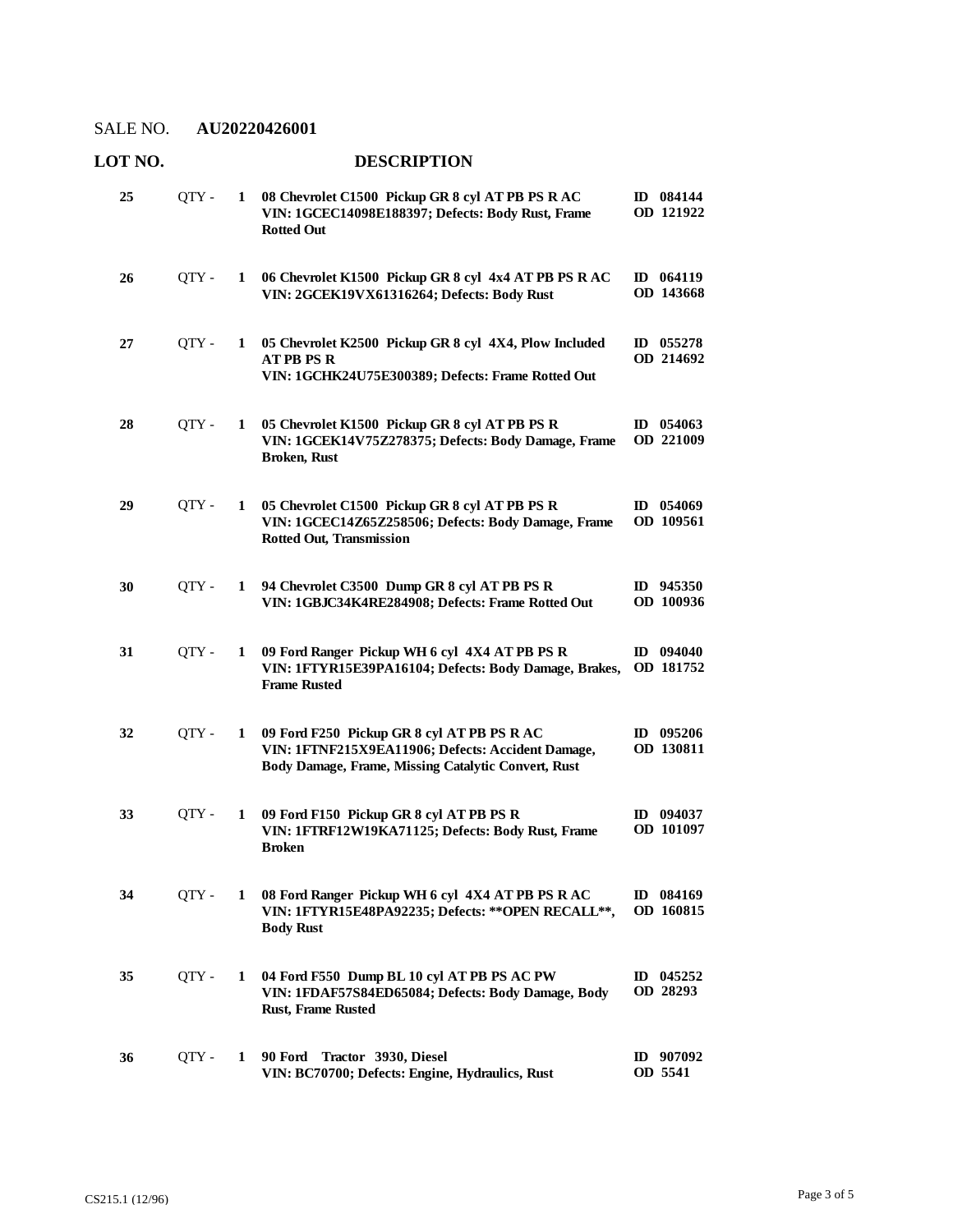### **LOT NO. DESCRIPTION**

| 37 | QTY - | 1 | 86 Ford Tractor BL 4610, Diesel<br>VIN: C767061; Defects: Body Damage, Engine, Steering,<br><b>Transmission</b>                                                                                                                                                          | ID 867147<br>OD 2867     |
|----|-------|---|--------------------------------------------------------------------------------------------------------------------------------------------------------------------------------------------------------------------------------------------------------------------------|--------------------------|
| 38 | QTY - | 1 | 03 GMC Sierra Pickup GR 8 cyl 4X4 AT PB PS R<br>VIN: 1GTEK14V03Z253007; Defects: Body Rust, Frame<br><b>Broken, Missing Keys</b>                                                                                                                                         | ID 034079<br>OD 132088   |
| 39 | QTY - | 1 | 02 International S2574 Dump YW 6 cyl Diesel, Broken<br>spreader AT PB PS R AC PW<br>VIN: 1HTGEAHR02H410703; Defects: Body Damage,<br>Computer, FOR PARTS VALUE ONLY, Frame Rusted, Hole<br>Cut in Engine Block, Missing Seat, MV907A TO BE GIVEN,<br><b>Tires/Wheels</b> | ID $025721$<br>OD 132222 |
| 40 | OTY - | 1 | 90 International 3700 Bus GR 8 cyl (Diesel) (20 passenger)<br><b>PB PS</b><br>VIN: 1HVBAZRM3LH233919; Defects: Body Damage, Body<br>Rust, Engine, FOR PARTS VALUE ONLY, Frame Rotted<br>Out, Hole Cut in Engine Block, MV907A TO BE GIVEN                                | ID 903552<br>OD 350534   |
| 41 | QTY - | 1 | 01 Toro 325D Gas Riding Mower RD (Hours: 9503) Defects:<br>Body damage, missing parts, engine S/N 210000277                                                                                                                                                              | <b>ID</b> G01005         |
| 42 | QTY - | 1 | 94 Toro 325D Riding Mower Diesel (Hours: 6114) Defects:<br>Missing Parts, Engine S/N 41210                                                                                                                                                                               | ID G14679                |
| 43 | QTY-  | 1 | 96 Ford / New Holland 555D Backhoe YW 4 cyl Diesel<br>(Hours: 156) Defects: NO REG DOCS, Body Damage,<br>Engine, FOR PARTS VALUE ONLY, Hole cut in Engine<br><b>Block, S/N A436690</b>                                                                                   | ID 967059                |
| 44 | QTY - | 1 | 06 Hyundai HL7407 Loader YW 6 cyl Diesel (Hours: UNKN)<br>Defects: Rust, Hydraulics, NO REG DOCS, FOR PARTS<br>VALUE ONLY, Hole Cut in Engine Block S/N LF0110568                                                                                                        | $ID$ 067065              |
| 45 | QTY - | 1 | 04 Yamaha RX1 Snowmobile RD 4 cyl (Hours: UNKN)<br>Defects: Odometer, Speedometer, Missing wheel S/N<br><b>JYE8EW0094A003853</b>                                                                                                                                         | $ID$ 049960              |
| 46 | QTY - | 1 | 00 Arctic Cat ATV Y GR (Hours: 871) Defects: Engine, Tire<br>Pressure, Odometer S/N 4UF00ATL0YT330803                                                                                                                                                                    | <b>ID 44XA02</b>         |
| 47 | OTY - | 1 | 66 International 460 Gas Tractor WH/RD 4cyl (Hours:<br>UNKN) Defects: Transmission, Hydraulics S/N 11873SZ                                                                                                                                                               | ID 637473                |
| 48 | QTY - | 1 | 87 Ford 3910 Tractor Diesel (Hours: 5220) Defects: Rust,<br>Engine S/N BB33717                                                                                                                                                                                           | ID 877035                |